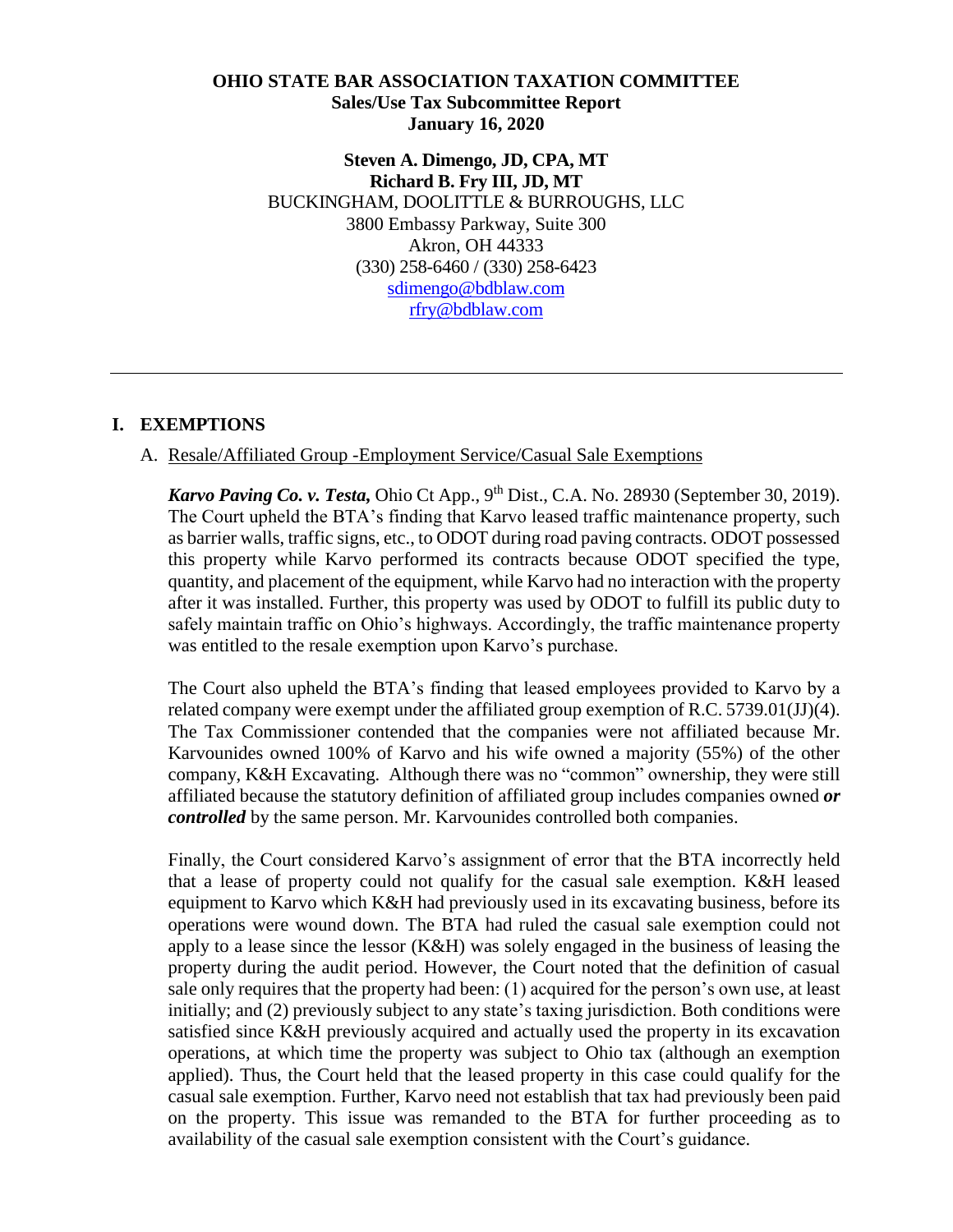A conflict has been certified to the Ohio Supreme Court regarding the Ninth District's jurisdiction to hear this appeal, which conflicts with the Tenth District's previous decision in *Stines v. Limbach*, 61 Ohio App.3d 461 (10th Dist. 1988).

### B. Transportation for Hire Exemption

*N.A.T. Transportation, Inc. v. McClain*, Ohio BTA Case No. 2018-55 (December 23, 2019). Consistent with existing Supreme Court precedent, exemption was not available for trucks primarily used to transport waste since it does not "*belong to others*", as the waste generators relinquished control. However, the BTA acknowledged that exemption would have been available if the taxpayer had established the customer controlled the destination of its transportation.

#### C. Real Property

*[Nationwide Mutual Insurance Co. v. McClain](https://ohio-bta.modria.com/download?BID=925990),* Ohio BTA Case No. 2018-313 (October [22, 2019\).](https://ohio-bta.modria.com/download?BID=925990) Installation of industry-standard communication lines (CAT-5 and CAT-6 cabling) constituted nontaxable real property improvements, rather than taxable business fixtures. Despite a previous ruling (discussed below) that such cabling was a business fixture, the BTA found this type of high-speed computer cabling was not a business fixture because it was no longer unique to specific businesses and is common in any commercial property. The parties stipulated that if Nationwide abandoned the buildings where the cabling was installed, any business could use the cabling for its voice and internet communications. Common building elements, including electrical and communication lines, are excluded from the definition of "*business fixture*." [R.C. 5701.03\(B\).](http://codes.ohio.gov/orc/5701.03)

Accordingly, certain improvements once taxable as business fixtures may evolve into nontaxable real property improvements. In the 1990s, the BTA held internet cable installations were taxable business fixtures because they were not common in every building and primarily benefited the specific business occupant instead of the realty. *See [Newcome Corp. v. Tracy](https://ohio-bta.modria.com/download?BID=200852)*, BTA No. 97-M-320 (Dec. 11, 1998). Now, this type of highspeed computer cabling is so commonplace that any subsequent business occupying the property would use the installed cabling for its own benefit. The BTA noted that when *Newcome* was decided the type of high-speed communication cable installations were tailored to the specific customers' business, as the existing cabling was rarely used when systems were upgraded, and similar cabling was not found in every commercial building nor usable by other building occupants. Although the BTA noted there might be some specialized cable installations that constitute business fixtures, that was not the case here where only industry standard cabling was installed.

## D. Oil and Gas Exemption

*[Stingray Pressure Pumping, LLC v. Tax Commr. of Ohio](https://www.supremecourt.ohio.gov/rod/docs/pdf/10/2019/2019-Ohio-5198.pdf), 2019-Ohio-5198.* The [Tenth](https://tenthdistrictcourt.org/)  [District Court of Appeals](https://tenthdistrictcourt.org/) applied a statutory amendment clarifying the oil & gas exemption retroactively. Interestingly, as discussed below, while this appeal was pending at the [BTA,](https://bta.ohio.gov/) the legislature amended the statute to clarify the scope of the exemption for fracking equipment.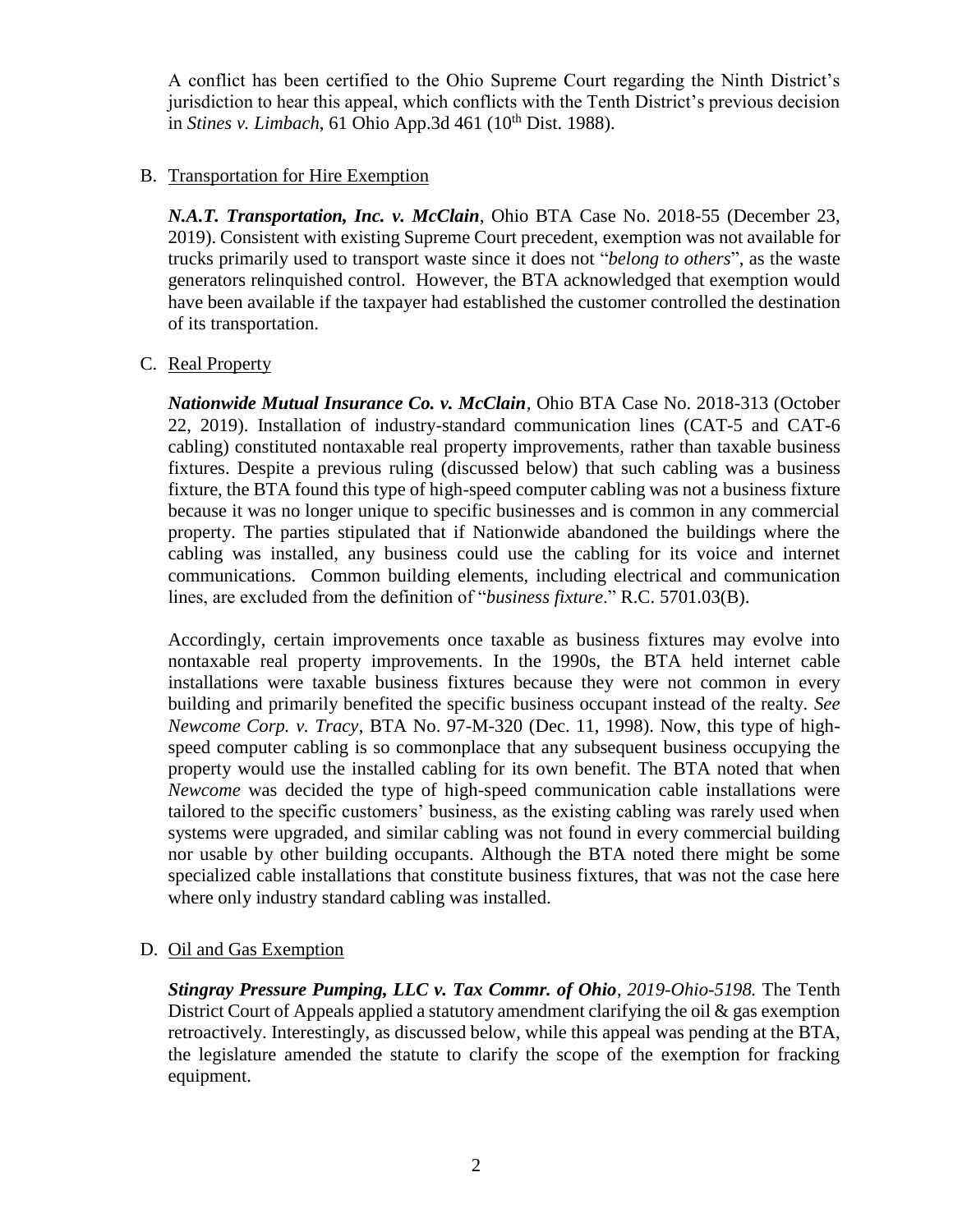The issue was whether exemption applied to certain equipment used by Stingray Pressure Pumping, LLC in the production of crude oil and natural gas by fracking. The BTA initially denied exemption for equipment used to mix liquids and materials before being pumped into wells. Under previous case law, this type of property was taxable since it was considered *adjunct* to the drilling process, rather than used *directly* in the production of oil and gas. *See Indep. Frac Serv. v. Limbach,* No. 1989-J-863 (June 28, 1991); *Lyons v. Limbach,* 40 Ohio St.3d 192 (1988); and *Kilbarger Constr., Inc. v. Limbach,* 37 Ohio St.3d 234 (1988).

However, while Stingray's appeal of the BTA's decision was pending, the General Assembly amended R.C. 5739.02(B)(42) to clarify the scope of the exemption for fracking equipment by identifying certain exempt property and activities that may not have been contemplated when the sales tax exemption was originally enacted decades earlier. *See*  [H.B. No. 430;](https://www.legislature.ohio.gov/legislation/legislation-summary?id=GA132-HB-430) [R.C. 5739.02\(B\)\(42\)\(q\).](http://codes.ohio.gov/orc/5739.02) Although legislation is generally applied prospectively, this amendment was remedial and expressly stated that it clarified existing law and applied retroactively, including to current appeals. The BTA did not have the opportunity to apply the clarified statute and, therefore, the Court remanded the appeal to the BTA to determine the taxability of the equipment under the clarified scope of the sales tax exemption.

## **II. PROCEDURE**

A. Tax Base: Feminine Hygiene Products

*Rowitz v. McClain*, 10<sup>th</sup> App. Dist., Dkt. Nos. 18AP-191-194 (December 31, 2019). Feminine hygiene products, such as tampons and menstrual pads, not made or dispensed with a prescription are taxable. The Federal and Ohio Equal Protection Clauses were not violated since a fundamental right was not infringed (meaning the tax met the rational basis test, being rationally related to a legitimate government purpose of raising tax revenue). The sales tax is "*gender-neutral*" falling within the broad statutory provisions (and any potential disparity against women was incidental). In addition, the Federal Medical Device Amendments to the Food, Drug, and Cosmetic Act did not preempt the taxing statute since it was connected to safety issues.

Note: This decision on the merits is now moot as Ohio enacted an exemption for feminine hygiene products effective April 1, 2020 (presented below).

B. Imputed Price

*Kniffen v. McClain*, Ohio BTA Case No. 2019-530 (December 31, 2019). The tax base for cab rides included \$2.50 charge for candy (consumed off premises) that the customer paid for his/her "free" cab ride. Applying R.C. 5703.56, sham transactions can be recharacterized consistent with their economic reality when the transaction lacks a business purpose or profit expectation (other than tax benefits). The true object of the transaction was the cab ride so that the amount paid was allocated thereto and taxable.

#### **III. LEGISLATION**

S.B. 26 – Effective April 1, 2020, the following are exempt from sales / use taxes: (1) feminine hygiene products, which means tampons, panty liners, menstrual cups, sanitary napkins, and other similar tangible personal property designed for feminine hygiene in connection with the